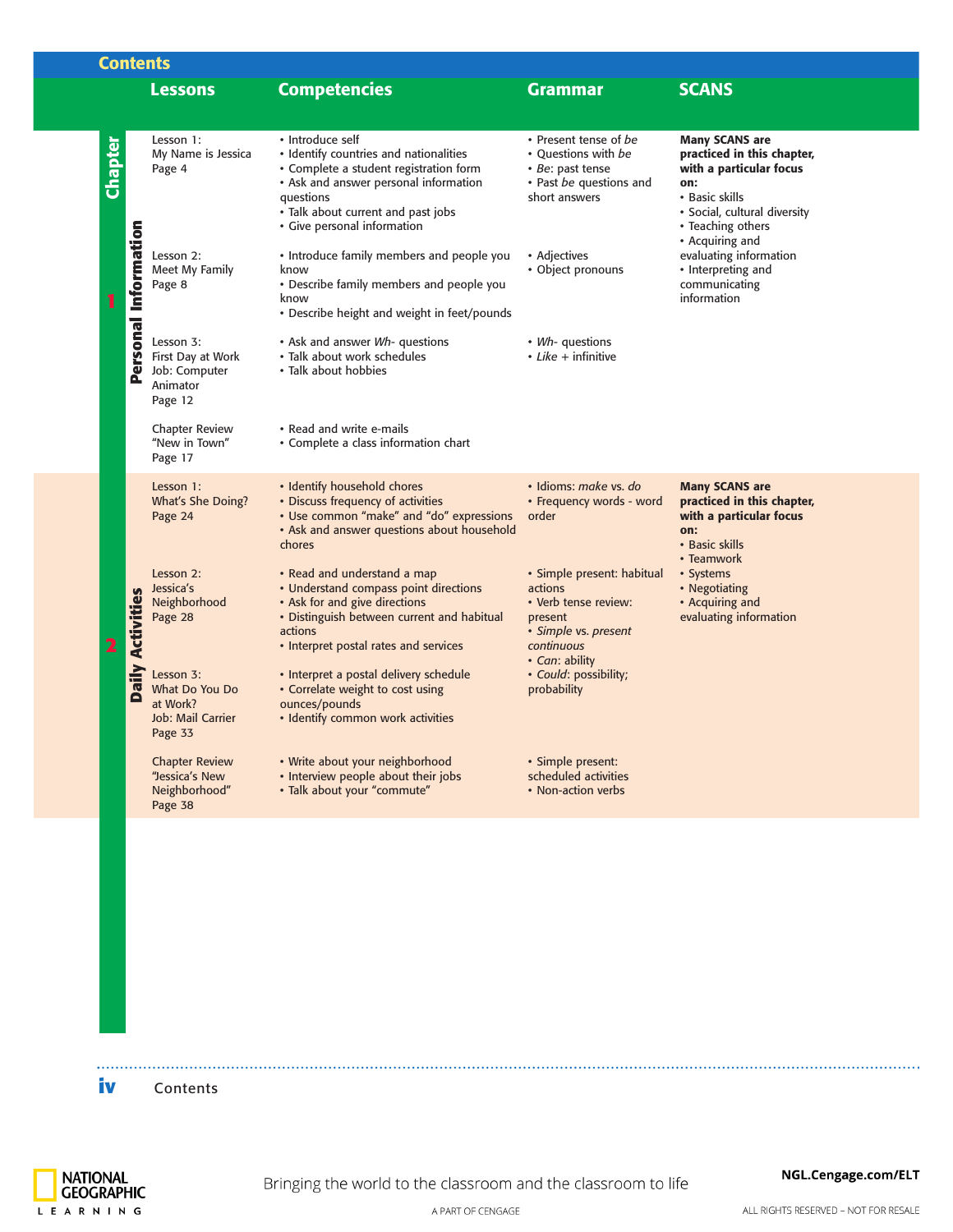| <b>Contents</b>                                                                                                                                                                                                                                                                |                                                                                                                      |                                                                                                                                                                 |                                                                                                                                                                                                                                                                                 |                                                                 |
|--------------------------------------------------------------------------------------------------------------------------------------------------------------------------------------------------------------------------------------------------------------------------------|----------------------------------------------------------------------------------------------------------------------|-----------------------------------------------------------------------------------------------------------------------------------------------------------------|---------------------------------------------------------------------------------------------------------------------------------------------------------------------------------------------------------------------------------------------------------------------------------|-----------------------------------------------------------------|
| <b>EFF</b>                                                                                                                                                                                                                                                                     | <b>CASAS</b>                                                                                                         | <b>LAUSD</b>                                                                                                                                                    | <b>Florida LCP-B</b>                                                                                                                                                                                                                                                            | <b>Texas LCP-B</b>                                              |
|                                                                                                                                                                                                                                                                                |                                                                                                                      | <b>Beginning</b>                                                                                                                                                |                                                                                                                                                                                                                                                                                 |                                                                 |
| <b>Many EFF skills are</b><br>practiced in this chapter, 0.2.1, 0.2.2<br>with a particular focus<br>on:<br>• Working together<br>• Respecting others<br>• Expressing sense of self • Lesson 3: 0.2.3, 0.2.4,<br>• Speaking so others can<br>understand<br>• Listening actively | • Lesson 1: 0.1.2, 0.1.4,<br>• Lesson 2: 0.1.2, 0.1.4,<br>1.1.4, 4.8.2<br>4.4.3, 4.8.1, 7.4.1, 4.7.4<br>4.8.2, 4.8.7 | <b>Competencies:</b> 1, 2, 3, 4, $\cdot$ <b>Lesson 1:</b> 4.05.01,<br>5, 6, 7a, 31a,<br>31a, 31b, 62b<br>Grammar: 1a, 1b, 5a,<br>19a, 20a, 20b, 27, 28b,<br>28c | 4.05.02, 4.05.03, 4.12.04, 33.07<br>4.15.01, 4.15.03, 4.15.09,<br>4.16.02, 4.16.03, 4.16.04, • Lesson 2: 22.01, 31.01<br>4.16.08<br>• Lesson 2: 4.05.01,<br>4.05.02, 4.05.03, 4.09.05,<br>4.12.04, 4.15.01, 4.15.02,<br>4.15.03, 4.15.09, 4.16.01,<br>4.16.03, 4.16.04, 4.16.08 | • Lesson 1: 22.01, 31.02,<br>• Lesson 3: 18.02, 19.01,<br>33.07 |
|                                                                                                                                                                                                                                                                                |                                                                                                                      |                                                                                                                                                                 | • Lesson 3: 4.02.02,                                                                                                                                                                                                                                                            |                                                                 |

4.04.01, 4.05.01, 4.05.02, 4.05.03, 4.05.04, 4.15.01, 4.15.02, 4.15.03, 4.15.09, 4.15.13, 4.15.17, 4.16.03, 4.16.07, 4.16.08, 4.17.05

4.16.02, 4.17.03

| <b>Many EFF skills are</b> | • Lesson1: 0.1.2, 0.2.4,    | Competencies: 7a, 22,          | • Lesson 1: 4.05.02,       | • Lesson 1: 28.02, 33.08 |
|----------------------------|-----------------------------|--------------------------------|----------------------------|--------------------------|
| practiced in this chapter, |                             | 23a, 23b, 23c, 24a, 24b,       | 4.05.04, 4.15.01, 4.15.02, |                          |
| with a particular focus    | • Lesson 2: 0.1.2, 0.2.4,   | 24c, 25, 62                    | 4.15.03, 4.15.09, 4.15.13, | • Lesson 2: 30.02, 33.02 |
| on:                        | 1.1.3, 1.9.4, 2.2.1, 2.2.5  |                                | 4.16.02, 4.16.03, 4.16.05, |                          |
| • Working together         |                             | <b>Grammar:</b> 1c, 2a, 9, 10, | 4.16.08                    | • Lesson 3: 26.01, 26.02 |
| • Working within the big   | • Lesson 3: 0.1.3, 0.2.3,   | 23f, 25, 27, 29                |                            |                          |
| picture                    | 1.1.4, 1.2.5, 2.4.2, 2.4.4, |                                | • Lesson 2: 4.05.01,       |                          |
| • Gathering, analyzing     | 4.8.1, 4.8.6, 7.4.1, 4.7.4  |                                | 4.09.01, 4.09.02, 4.09.03, |                          |
| and using information      |                             |                                | 4.12.01, 4.12.02, 4.15.01, |                          |
| • Conveying ideas in       |                             |                                | 4.15.02, 4.15.03, 4.15.09, |                          |
| writing                    |                             |                                | 4.15.13, 4.16.02, 4.16.05, |                          |
| • Cooperating with others  |                             |                                | 4.16.06                    |                          |
|                            |                             |                                | • Lesson 3: 4.01.01,       |                          |
|                            |                             |                                | 4.01.02, 4.02.02, 4.05.01, |                          |
|                            |                             |                                | 4.12.02, 4.15.01, 4.15.02, |                          |
|                            |                             |                                | 4.15.03, 4.15.08, 4.15.09, |                          |
|                            |                             |                                | 4.15.13, 4.15.16, 4.15.17, |                          |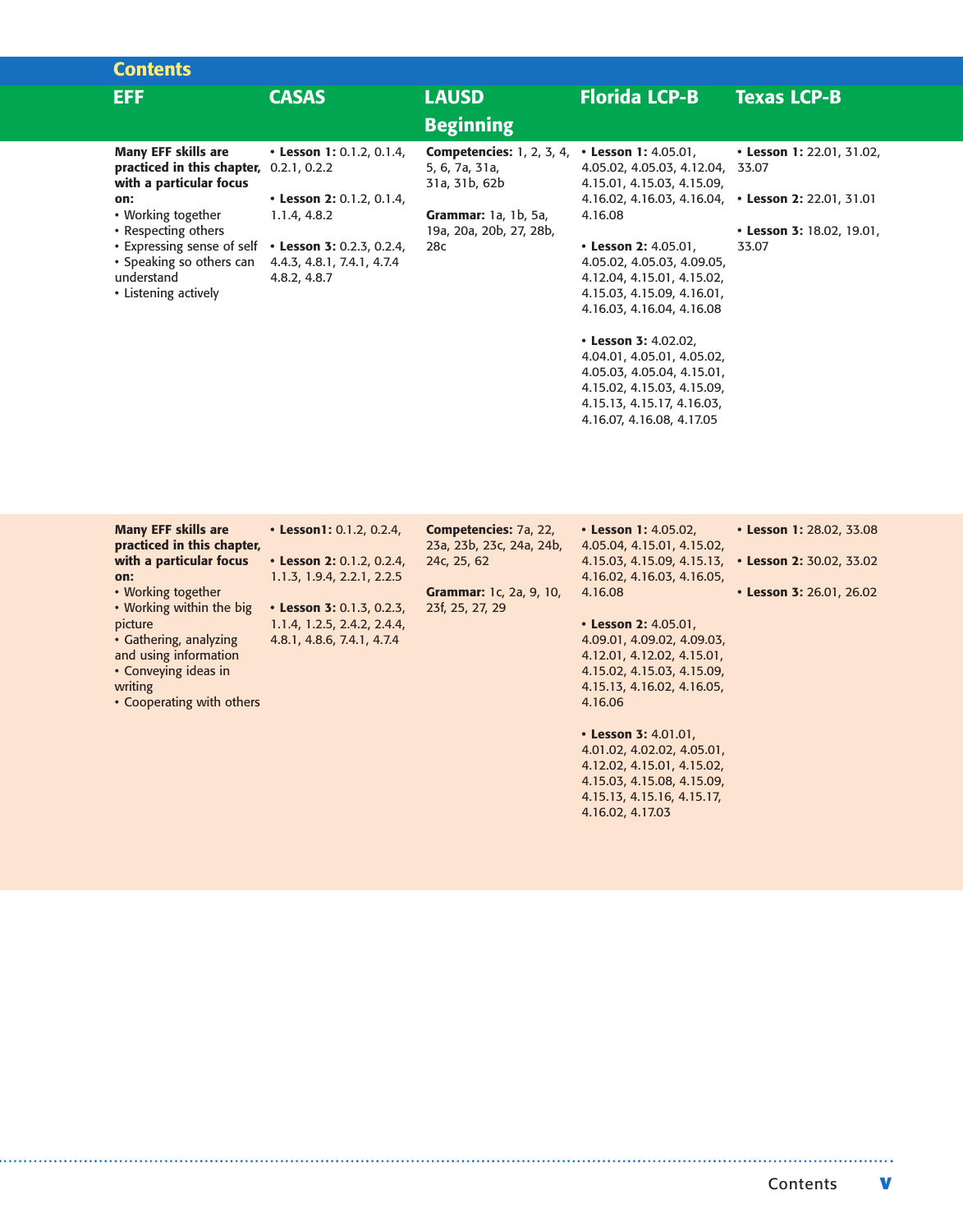| <b>Contents</b> |          |                                                                            |                                                                                                                                                                                                       |                                                                                                     |                                                                                                                                |  |
|-----------------|----------|----------------------------------------------------------------------------|-------------------------------------------------------------------------------------------------------------------------------------------------------------------------------------------------------|-----------------------------------------------------------------------------------------------------|--------------------------------------------------------------------------------------------------------------------------------|--|
|                 |          | <b>Lessons</b>                                                             | <b>Competencies</b>                                                                                                                                                                                   | <b>Grammar</b>                                                                                      | <b>SCANS</b>                                                                                                                   |  |
|                 |          |                                                                            |                                                                                                                                                                                                       |                                                                                                     |                                                                                                                                |  |
| <b>Chapter</b>  |          | Lesson 1:<br><b>Thanksgiving Dinner</b><br>Page 44                         | • Identify places in the kitchen<br>• Identify common Thanksgiving foods<br>• Distinguish between count and noncount<br>nouns<br>• Contrast general and specific nouns<br>• Identify common beverages | • Nouns: count/noncount<br>• Quantifiers: much /<br>many / a lot / a little /<br>a few / some / any | <b>Many SCANS are</b><br>practiced in this chapter,<br>with a particular focus<br>on:<br>• Basic Skills<br>• Creative thinking |  |
|                 | Food     | Lesson 2:<br>What Do We Need?<br>Page 48                                   | • Talk about future plans<br>• Plan and write a shopping list<br>• Read and understand ads and coupons<br>• Interpret food labels                                                                     | $\cdot$ A / an or some<br>• Verbs with infinitives<br>• Going to: future plans                      | • Decision making<br>• Acquiring and<br>evaluating information<br>• Serving customers<br>• Allocating resources                |  |
|                 |          | Lesson 3:<br>What Would You Like?<br>Job: Waitress<br>Page 53              | • Give and take restaurant orders                                                                                                                                                                     | • Like vs. would like<br>• Like + gerund or infinitive<br>• Would like + infinitive                 |                                                                                                                                |  |
|                 |          | <b>Chapter Review</b><br>"Delicious"<br>Page 57                            | • Compare foods from different countries<br>• Work together to plan a party                                                                                                                           |                                                                                                     |                                                                                                                                |  |
|                 |          | Lesson 1:<br>Is There a Swimming<br>Pool?<br>Page 64                       | • Identify and describe homes and furniture<br>• Read and interpret rental ads<br>• Compare home/apartment features                                                                                   | • There is / was;<br>there are / were<br>• Word order<br>• Adjectives<br>• Comparative adjectives   | <b>Many SCANS are</b><br>practiced in this chapter,<br>with a particular focus<br>on:<br>• Basic skills                        |  |
|                 | Housing  | Lesson 2:<br>How Do You Like the<br>Apartment?<br>Page 68                  | • Talk about housing needs and wants<br>• Compare two apartments                                                                                                                                      | • Too: excessive<br>• Too / very<br>• Asas comparisons                                              | • Creative thinking<br>• Decision making<br>• Interpreting and<br>communicating<br>information<br>• Negotiating                |  |
|                 |          | Lesson 3:<br>Call the Manager<br>Job: Apartment<br>Manager<br>Page 72      | • Describe housing problems<br>• Call to ask about a rental ad<br>• Complain about a housing problem                                                                                                  | • Too and enough                                                                                    | • Participating as a<br>member of the team                                                                                     |  |
|                 |          | <b>Chapter Review</b><br>"Moving"<br>Page 77                               | • Read and interpret a lease<br>• Work together to write a rental ad<br>• Negotiate a lease                                                                                                           |                                                                                                     |                                                                                                                                |  |
|                 |          | Lesson 1: How Was<br>Your Day?<br>Page 84                                  | • Talk about past events<br>• Use common regular verbs in the past<br>tense<br>• Ask and answer questions about past<br>events                                                                        | · Simple past: regular verbs Many SCANS are<br>• Past time expressions                              | practiced in this chapter,<br>with a particular focus<br>on:<br>• Basic skills<br>• Creative thinking                          |  |
|                 | The Past | Lesson 2: Yesterday<br>Page 88                                             | • Memorize and use common irregular verbs<br>in past tense<br>• Describe common recreational activities<br>• Describe a sequence of past events                                                       | · Simple past: irregular<br>verbs<br>· Simple present vs. simple<br>past<br>• Past tense questions  | • Visualizing<br>• Negotiating<br>• Teaching others<br>• Teamwork                                                              |  |
|                 |          | Lesson 3: What Did<br>You Do on That Job?<br>Job: Store Manager<br>Page 92 | · Talk about past job duties<br>• Interpret a time line<br>• Create a personal and professional time line                                                                                             | • Ago with simple past                                                                              |                                                                                                                                |  |
|                 |          | <b>Chapter Review</b><br>"Jessica's Interesting<br>Day"<br>Page 97         | • Write about your day<br>• Create a team story                                                                                                                                                       |                                                                                                     |                                                                                                                                |  |
| VI              |          | Contents                                                                   |                                                                                                                                                                                                       |                                                                                                     |                                                                                                                                |  |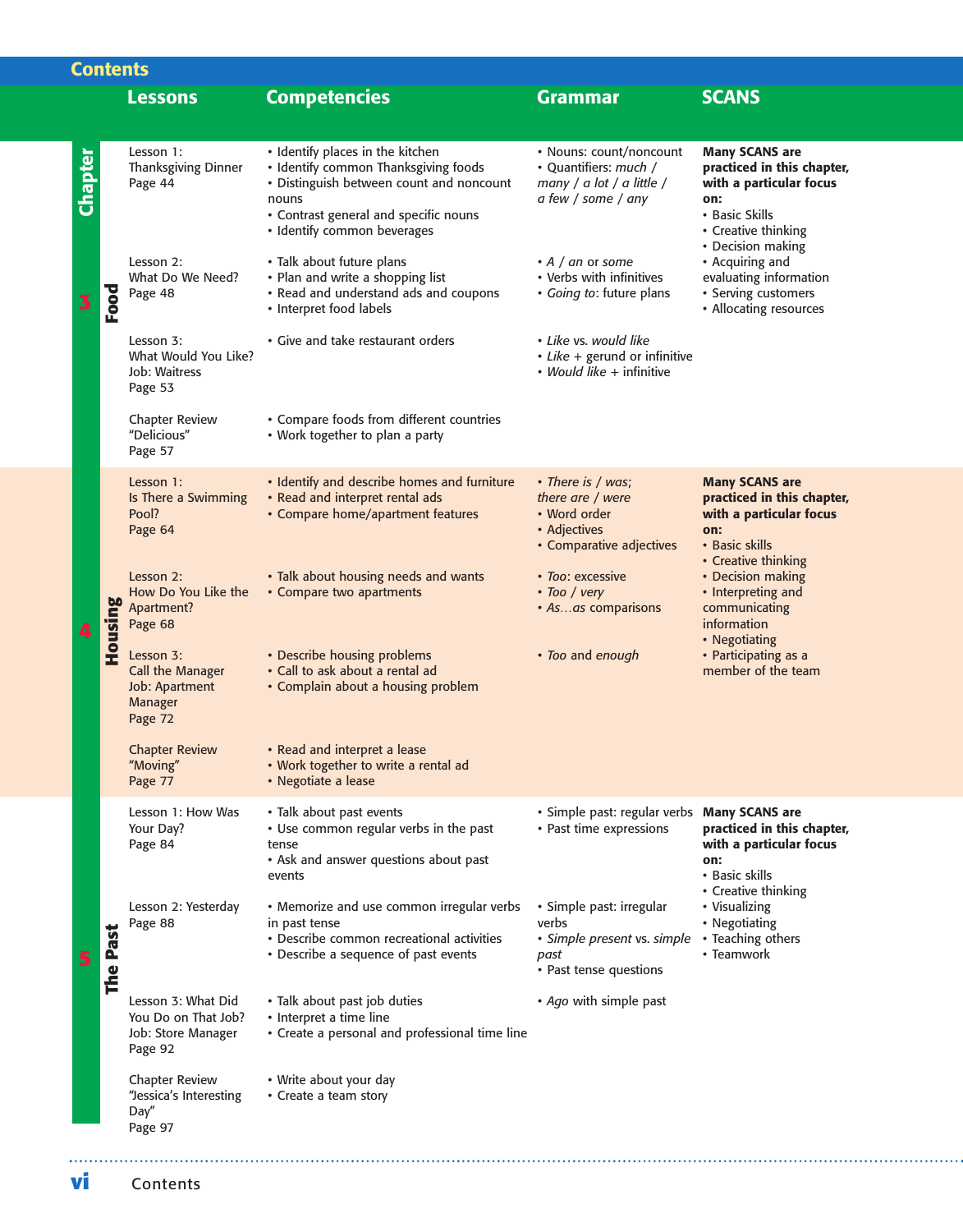| <b>Contents</b>                                                                                  |                                                                                        |                                                        |                                                                                                                   |                                                       |
|--------------------------------------------------------------------------------------------------|----------------------------------------------------------------------------------------|--------------------------------------------------------|-------------------------------------------------------------------------------------------------------------------|-------------------------------------------------------|
| EFF.                                                                                             | <b>CASAS</b>                                                                           | <b>LAUSD</b>                                           | <b>Florida LCP-B</b>                                                                                              | <b>Texas LCP-B</b>                                    |
|                                                                                                  |                                                                                        | <b>Beginning</b>                                       |                                                                                                                   |                                                       |
| <b>Many EFF skills are</b><br>practiced in this chapter, 4.7.4, 4.8.1<br>with a particular focus | • Lesson 1: 0.1.2, 1.3.8,                                                              | Competencies: 27, 32,<br>34, 35, 36                    | • Lesson 1: 4.12.04,<br>4.15.01, 4.15.02, 4.15.03,<br>4.15.09, 4.16.05, 4.16.07,                                  | • Lesson 1: 29.03, 33.09<br>• Lesson 2: 24.05, 28.01, |
| on:<br>• Planning                                                                                | • Lesson 2: 0.1.2, 0.1.3,<br>1.1.7, 1.2.1, 1.2.3, 1.2.5,                               | <b>Grammar:</b> 3, 14, 16b,<br>16d, 16e, 17a, 17e, 22a | 4.16.08                                                                                                           | 28.03                                                 |
| • Creating and pursuing a<br>vision<br>• Guiding others                                          | 1.3.5, 1.5.1, 1.5.2, 1.6.1,<br>3.5.1                                                   |                                                        | • Lesson 2: $4.05.02$ ,<br>4.05.03, 4.05.04, 4.11.01,<br>4.11.02, 4.11.12, 4.15.01,                               | • Lesson 3: 33.07                                     |
| • Advocating and<br>influencing<br>• Listening actively                                          | • Lesson 3: 0.1.3, 0.2.3,<br>1.5.2, 4.7.4, 4.8.1, 4.8.2,<br>4.8.6, 6.1.1, 7.4.1, 7.4.2 |                                                        | 4.15.02, 4.15.09, 4.16.02,<br>4.16.04, 4.16.07, 4.16.08                                                           |                                                       |
| • Making decisions<br>• Using math to solve<br>problems                                          |                                                                                        |                                                        | • Lesson 3: $4.04.01$ ,<br>4.05.03, 4.05.04, 4.08.02,<br>4.11.03, 4.15.01, 4.16.03,<br>4.15.09, 4.15.16, 4.15.17, |                                                       |
|                                                                                                  |                                                                                        |                                                        | 4.16.02, 4.16.08                                                                                                  |                                                       |

| <b>Many EFF skills are</b><br>practiced in this chapter,<br>with a particular focus<br>on:<br>• Gathering, analyzing<br>and using information<br>• Working together<br>• Advocating and<br>influencing<br>• Listening actively<br>• Reading with<br>understanding<br>• Conveying ideas in<br>writing<br>• Negotiating | • Lesson 1: 0.1.2, 1.4.1,<br>1.4.2, 4.7.4, 4.8.1<br>• Lesson 2: 0.1.4, 1.4.7,<br>7.2.3, 7.4.2<br>• Lesson 3: 0.1.3, 0.1.4,<br>0.2.3, 1.4.3, 1.4.5, 1.4.7,<br>4.8.1, 4.8.2, 7.4.1 | Competencies: 32, 37,<br>38, 39, 62<br>Grammar: 20b, 20c, 21b,<br>23d | • Lesson 1: 4.11.07,<br>4.15.01, 4.15.02, 4.15.03,<br>4.15.05, 4.15.09, 4.16.02,<br>4.16.03, 4.16.04, 4.16.08,<br>4.17.02<br>• Lesson 2: 4.04.01,<br>4.05.02, 4.05.03, 4.05.04,<br>4.11.01, 4.15.02, 4.15.03,<br>4.15.09, 4.16.04, 4.16.05,<br>4.16.08<br>• Lesson 3: $4.01.01$ ,<br>4.01.02, 4.04.01, 4.05.04,<br>4.11.01, 4.11.07, 4.11.08,<br>4.15.01, 4.15.02, 4.15.03,<br>4.15.09, 4.15.13, 4.15.16,<br>4.15.17, 4.16.03, 4.16.04,<br>4.16.05, 4.17.01, 4.17.02 | • Lesson 1: 28.04, 33.03<br>• Lesson 2: 28.03<br>• Lesson 3: 28.04, 33.07 |
|-----------------------------------------------------------------------------------------------------------------------------------------------------------------------------------------------------------------------------------------------------------------------------------------------------------------------|----------------------------------------------------------------------------------------------------------------------------------------------------------------------------------|-----------------------------------------------------------------------|----------------------------------------------------------------------------------------------------------------------------------------------------------------------------------------------------------------------------------------------------------------------------------------------------------------------------------------------------------------------------------------------------------------------------------------------------------------------|---------------------------------------------------------------------------|
| <b>Many EFF skills are</b><br>practiced in this chapter, 0.2.4, 4.7.4, 4.8.1, 7.4.1<br>with a particular focus                                                                                                                                                                                                        | • Lesson 1: 0.1.2, 0.1.4,                                                                                                                                                        | Competencies: 7a, 54a,<br>54c, 59a, 59b                               | • Lesson 1: 4.02.02,<br>4.15.01, 4.15.02, 4.15.03,<br>4.15.09, 4.16.02, 4.16.03,                                                                                                                                                                                                                                                                                                                                                                                     | • Lesson 1: 33.02<br>• Lesson 2: 33.02                                    |
| on:<br>• Working together<br>• Providing leadership<br>• Guiding others<br>• Expressing sense of self<br>• Listening actively<br>• Conveying ideas in<br>writing<br>• Cooperating with others<br>• Negotiating<br>• Reflecting and<br>evaluating                                                                      | • Lesson 2: 0.1.2, 0.2.4,<br>4.8.1, 7.4.1, 7.4.3<br>• Lesson 3: 0.2.3, 1.1.3,<br>4.8.1, 4.8.2, 4.8.3, 4.8.6,<br>7.4.1, 7.4.3                                                     | Grammar: 5b, 5c, 23b,<br>27, 29                                       | 4.16.05, 4.16.08, 4.17.04<br>• Lesson 2: 4.02.02,<br>4.05.04, 4.12.01, 4.15.01,<br>4.15.02, 4.15.03, 4.15.15,<br>4.16.02, 4.16.03<br>• Lesson 3: 4.01.01,<br>4.01.02, 4.01.03, 4.04.01,<br>4.05.01, 4.15.01, 4.15.02,<br>4.15.03, 4.15.09, 4.15.13,<br>4.15.16, 4.15.17, 4.16.02,<br>4.16.08, 4.17.04                                                                                                                                                                | • Lesson 3: 18.02, 32.06,<br>32.07                                        |

Contents **vii**

..............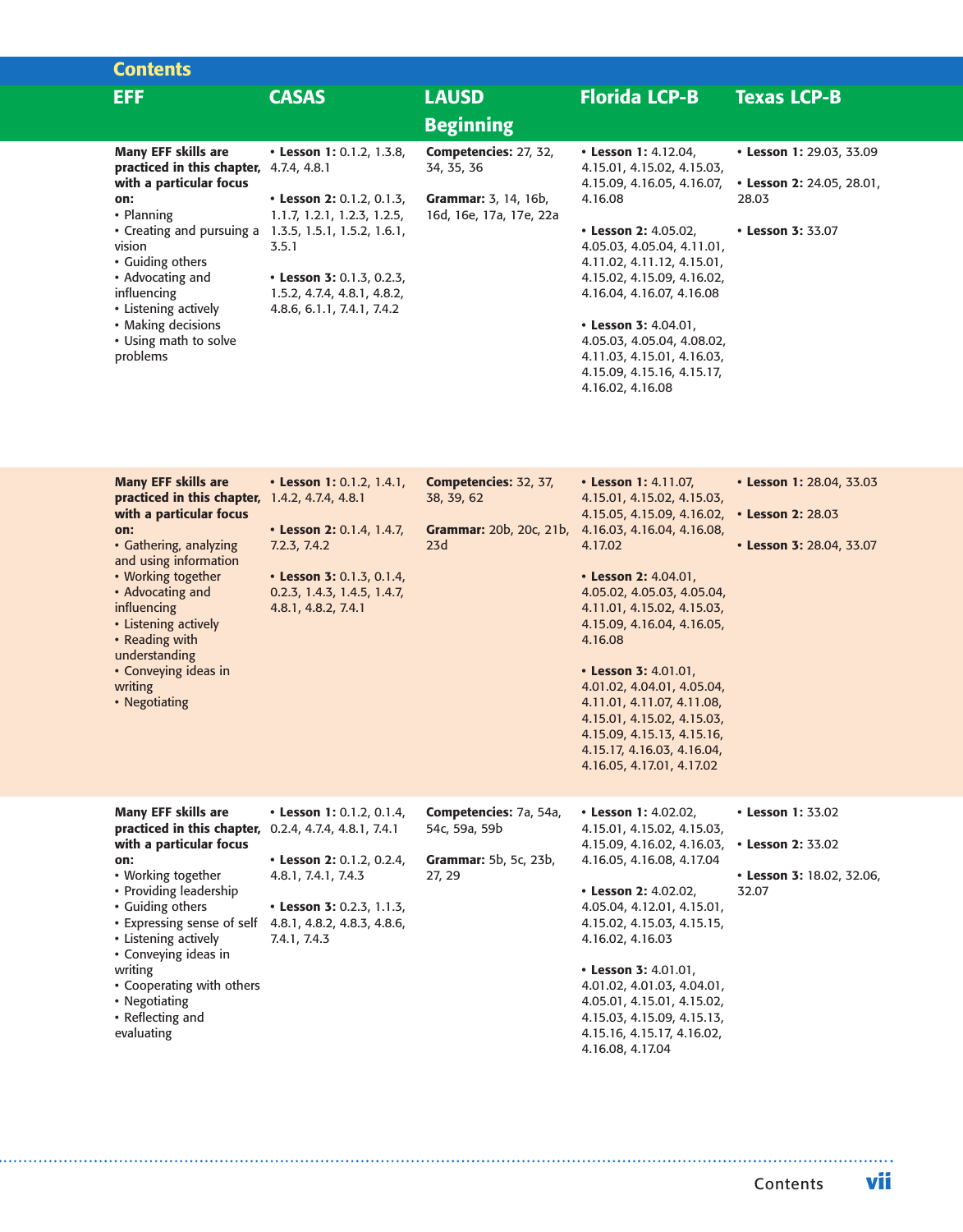|         | <b>Contents</b>          |                                                                                             |                                                                                                                                                                      |                                                                                                                            |                                                                                                                                      |  |  |  |
|---------|--------------------------|---------------------------------------------------------------------------------------------|----------------------------------------------------------------------------------------------------------------------------------------------------------------------|----------------------------------------------------------------------------------------------------------------------------|--------------------------------------------------------------------------------------------------------------------------------------|--|--|--|
|         |                          | <b>Lessons</b>                                                                              | <b>Competencies</b>                                                                                                                                                  | <b>Grammar</b>                                                                                                             | <b>SCANS</b>                                                                                                                         |  |  |  |
|         |                          |                                                                                             |                                                                                                                                                                      |                                                                                                                            |                                                                                                                                      |  |  |  |
| Chapter |                          | Lesson 1: How Was<br>Your Vacation?<br>Page 104                                             | • Identify common American holidays<br>• Ask and answer questions about free time<br>activities<br>• Offer, decline, and accept invitations                          | $\cdot$ Go + gerunds<br>• Combine sentences with<br>and or but<br>• Past tense: short answers                              | <b>Many SCANS are</b><br>practiced in this chapter,<br>with a particular focus<br>on:<br>• Basic skills                              |  |  |  |
| 6       | Free Time                | Lesson 2: How Was<br>the Weather?<br>Page 108                                               | • Write about a past vacation<br>• Talk about the weather<br>• Interpret a weather map                                                                               | • Be past for weather<br>• Non-referential subject: it<br>· Short answers: did vs.<br>was / were<br>• Past tense: negative | • Creative thinking<br>• Visualizing<br>• Decision making<br>• Teaching others<br>• Teamwork<br>• Working with cultural              |  |  |  |
|         |                          | Lesson 3: I work at a<br><b>Travel Agency</b><br>Job: Travel Agent<br>assistant<br>Page 113 | • Read and interpret travel ads<br>• Interpret transportation schedules<br>• Read and interpret a bar graph<br>• Create a bar graph                                  | • Simple present for<br>scheduled future events                                                                            | diversity                                                                                                                            |  |  |  |
|         |                          | Chapter Review:<br>"Vacations"<br>Page 117                                                  | • Work with a team to plan a vacation                                                                                                                                |                                                                                                                            |                                                                                                                                      |  |  |  |
|         |                          | Lesson 1: Where Can I<br>Find the Pots and<br>Pans?<br>Page 124                             | • Identify departments in a department store<br>• Ask for and give locations<br>• Read and interpret a bar graph<br>• Create a bar graph                             | • Will / won't: future<br>predictions<br>• Might / may: future<br>possibility                                              | <b>Many SCANS are</b><br>practiced in this chapter,<br>with a particular focus<br>on:<br>• Basic skills                              |  |  |  |
|         | Shopping                 | Lesson 2: I Might Buy<br><b>Earrings</b><br>Page 128                                        | • Write a story in the future tense<br>• Make predictions using will or won't<br>• Talk about future possibilities<br>• Use superlatives to rank people / things     | • Will: contractions<br>• Will with probably<br>• Comparative adjectives:<br>review<br>• Superlative adjectives            | • Creative thinking<br>• Problem solving<br>• Serving customers<br>• Organizing and<br>maintaining information<br>• Allocating human |  |  |  |
|         |                          | Lesson 3: Customer<br>Service<br>Job: Sales Clerk<br>Page 132                               | • Describe product defects<br>• Return or exchange an item<br>• Compare ads                                                                                          |                                                                                                                            | resources                                                                                                                            |  |  |  |
|         |                          | <b>Chapter Review:</b><br><b>Christmas Shopping</b><br>Page 137                             | • Compute discounts using percentages<br>• Understand and fill out a credit card<br>application                                                                      |                                                                                                                            |                                                                                                                                      |  |  |  |
|         |                          | Lesson 1: What's the<br>Problem?<br>Page 144                                                | • Describe medical problems<br>• Identify parts of the face and body<br>• Describe common medical treatments                                                         | · Be vs. do questions:<br>review                                                                                           | <b>Many SCANS are</b><br>practiced in this chapter,<br>with a particular focus<br>on:                                                |  |  |  |
|         |                          | Lesson 2: Safety Rules<br>Page 148                                                          | • Understand common safety signs<br>• Give and respond to safety warnings                                                                                            | • Must / must not /<br>have to / not have to                                                                               | • Basic skills<br>• Creative thinking<br>• Teamwork                                                                                  |  |  |  |
|         | <b>Health and Safety</b> | Job: Nurse<br>Page 152                                                                      | Lesson 3: Emergencies • Fill out an accident report<br>• Talk about medical history<br>• Fill out a medical history form<br>• Read and interpret prescription labels | • Past continuous:<br>introduction<br>• Past continuous with<br>while                                                      | • Teaching others<br>• Acquiring and<br>evaluating information<br>• Interpreting and<br>communicating                                |  |  |  |
|         |                          | Chapter Review:<br>"Earthquake"<br>Page 157                                                 | • Call in late for work<br>• Discuss common safety procedures                                                                                                        |                                                                                                                            | information                                                                                                                          |  |  |  |
| viii    |                          | Contents                                                                                    |                                                                                                                                                                      |                                                                                                                            |                                                                                                                                      |  |  |  |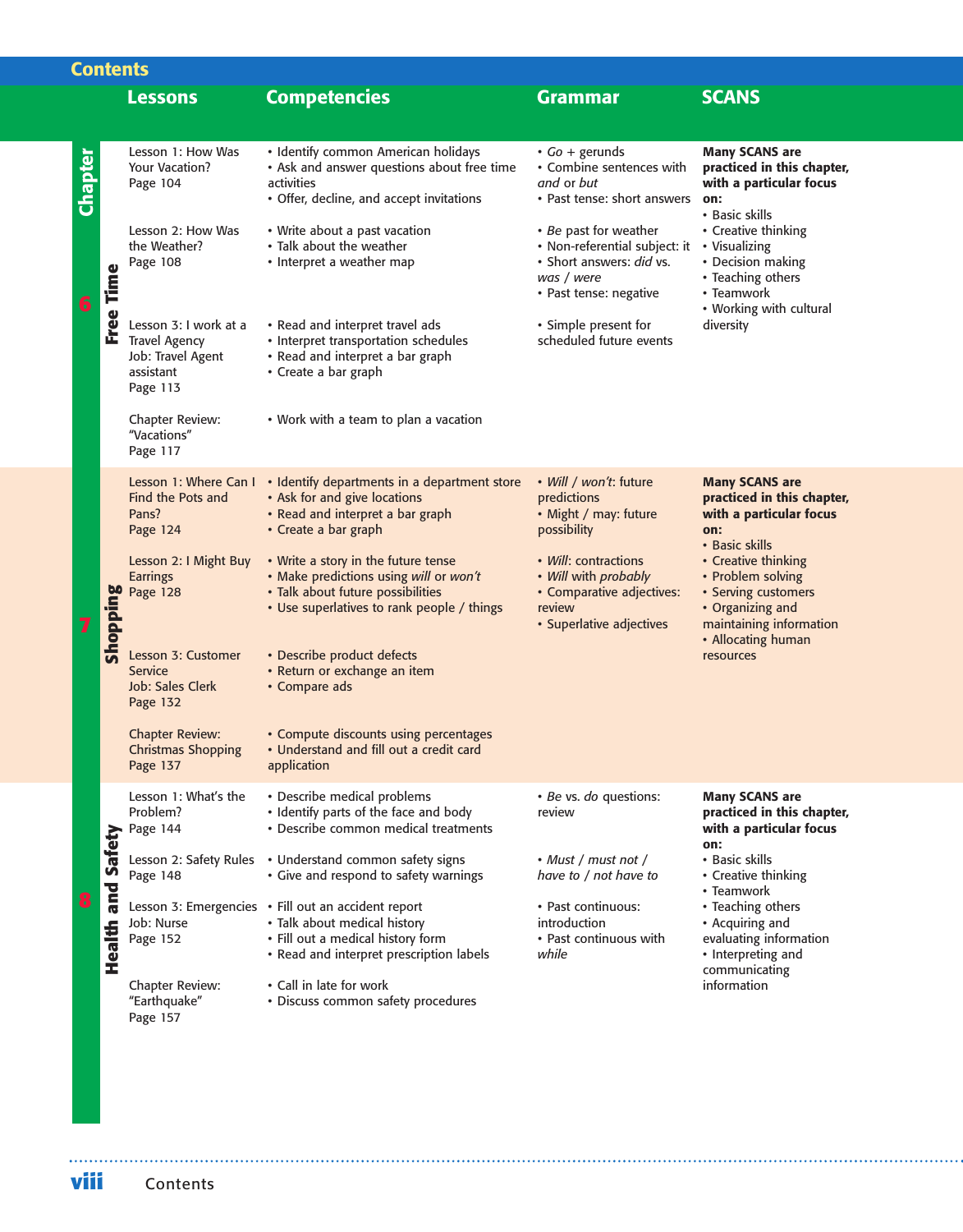| <b>Contents</b>                                                                     |                                                                    |                                                                                   |                                                          |                                           |
|-------------------------------------------------------------------------------------|--------------------------------------------------------------------|-----------------------------------------------------------------------------------|----------------------------------------------------------|-------------------------------------------|
| <b>EFF</b>                                                                          | <b>CASAS</b>                                                       | <b>LAUSD</b>                                                                      | <b>Florida LCP-B</b>                                     | <b>Texas LCP-B</b>                        |
|                                                                                     |                                                                    | <b>Beginning</b>                                                                  |                                                          |                                           |
| <b>Many EFF skills are</b><br>practiced in this chapter,<br>with a particular focus | • Lesson 1: 0.1.2, 0.1.3,<br>$0.2.4$ , $2.3.2$ , $2.7.1$ , $4.8.1$ | <b>Competencies:</b> 2, 7b, 9a, <b>· Lesson 1:</b> 4.05.04,<br>9b, 9c, 62, 64, 26 | 4.15.02, 4.15.03, 4.15.09,<br>4.15.13, 4.16.02, 4.16.03, | • Lesson 1: 22.01, 22.03,<br>26.01, 29.03 |
| on:<br>• Working together                                                           | • Lesson 2: 0.1.4, 0.2.4,<br>1.1.5, 2.3.3, 4.8.1, 4.8.5,           | <b>Grammar:</b> 5a, 21a, 26,<br>28a, 27, 29, 30a                                  | 4.16.08                                                  | • Lesson 2: 30.01                         |
| • Providing leadership<br>• Guiding others                                          | 4.8.6                                                              |                                                                                   | • Lesson 2: $4.13.01$ ,<br>4.13.02, 4.15.01, 4.15.02,    | • Lesson 3: 26.01, 26.02                  |
| • Seeking guidance and                                                              | • Lesson 3: 0.2.3, 1.1.3,                                          |                                                                                   | 4.15.03, 4.15.09, 4.15.13,<br>4.16.02, 4.16.07, 4.16.08  |                                           |
| support<br>• Expressing sense of self                                               | 1.2.5, 2.2.4, 2.6.3, 4.8.1,<br>4.8.3, 7.4.1, 6.7.2                 |                                                                                   |                                                          |                                           |
| • Respecting others                                                                 |                                                                    |                                                                                   | • Lesson 3: $4.04.01$ ,                                  |                                           |
| • Creating and pursuing                                                             |                                                                    |                                                                                   | 4.05.04, 4.09.03, 4.09.04,                               |                                           |
| goals                                                                               |                                                                    |                                                                                   | 4.11.01, 4.15.01, 4.15.02,                               |                                           |
| • Speaking so others can                                                            |                                                                    |                                                                                   | 4.15.03, 4.15.16, 4.15.17,                               |                                           |
| understand                                                                          |                                                                    |                                                                                   | 4.16.02, 4.16.08, 4.17.02,                               |                                           |
|                                                                                     |                                                                    |                                                                                   | 4.17.04                                                  |                                           |

| <b>Many EFF skills are</b>                                    | • Lesson 1: 0.1.3, 1.1.3,   | Competencies: 32, 33,       | • Lesson 1: 4.05.04,             | • Lesson 1: 26.03, 32.07, |
|---------------------------------------------------------------|-----------------------------|-----------------------------|----------------------------------|---------------------------|
| <b>practiced in this chapter, 1.3.7, 2.2.1, 2.5.4, 4.8.1,</b> |                             | 30, 62a, 62b                | 4.15.02, 4.15.03, 4.15.09, 33.07 |                           |
| with a particular focus                                       | 4.8.6, 6.7.2                |                             | 4.15.13, 4.16.02, 4.16.03,       |                           |
| on:                                                           |                             | <b>Grammar:</b> 4, 15, 20c, | 4.16.08                          | • Lesson 2: 33.07         |
| • Working together                                            | • Lesson 2: 0.1.3, 4.7.4,   | 20d, 27                     |                                  |                           |
| • Providing leadership                                        | 4.8.1, 4.8.6, 7.2.4, 7.4.1  |                             | • Lesson 2: 4.13.01,             | • Lesson 3: 22.01, 28.03, |
| • Guiding others                                              |                             |                             | 4.13.02, 4.15.01, 4.15.02, 33.07 |                           |
| • Seeking guidance and                                        | • Lesson 3: 0.2.3, 1.2.1,   |                             | 4.15.03, 4.15.09, 4.15.13,       |                           |
| support                                                       | 1.2.2, 1.2.3, 1.3.2, 1.3.3, |                             | 4.16.02, 4.16.07, 4.16.08        |                           |
| • Listening actively                                          | 1.2.5, 1.6.3, 4.8.1, 4.8.3, |                             |                                  |                           |
| • Observing critically                                        | 7.4.1                       |                             | • Lesson 3: 4.04.01,             |                           |
| • Speaking so others can                                      |                             |                             | 4.05.04, 4.09.03, 4.09.04,       |                           |
| understand                                                    |                             |                             | 4.11.01, 4.15.01, 4.15.02,       |                           |
|                                                               |                             |                             | 4.15.03, 4.15.16, 4.15.17,       |                           |
|                                                               |                             |                             | 4.16.02, 4.16.08, 4.17.02,       |                           |

4.17.04

| Many EFF skills are                     | • Lesson 1: $3.1.1, 3.1.2$  | <b>Competencies:</b> 10a, 10b, $\cdot$ Lesson 1: 4.05.04, |                                                                    | • Lesson 1: 24.01, 24.03, |
|-----------------------------------------|-----------------------------|-----------------------------------------------------------|--------------------------------------------------------------------|---------------------------|
| practiced in this chapter, 3.3.1, 7.4.1 |                             |                                                           | 11e, 41, 43, 44, 45a, 45b, 4.09.02, 4.11.01, 4.11.09, 24.04, 24.06 |                           |
| with a particular focus                 |                             | 46, 47, 55a, 57, 62b                                      | 4.15.01, 4.15.02, 4.15.03,                                         |                           |
| on:                                     | • Lesson 2: 1.2.5, 3.3.2,   |                                                           | 4.15.06, 4.15.08, 4.15.13, <b>• Lesson 2:</b> 19.01, 26.06,        |                           |
| • Working together                      | 3.3.3, 4.8.1, 4.8.6         | Grammar: 6a, 6b, 11b,                                     | 4.15.16, 4.16.02, 4.16.03, 27.02                                   |                           |
| • Providing leadership                  |                             | 13, 28a, 29                                               | 4.16.08                                                            |                           |
| • Guiding others                        | • Lesson 3: 0.2.3, 1.9.1,   |                                                           |                                                                    | • Lesson 3: 19.01, 24.02, |
| • Seeking guidance and                  | 2.2.2, 3.2.1, 3.4.1, 3.4.2, |                                                           | • Lesson 2: $4.07.06$ .                                            | 24.04                     |
| support                                 | 4.3.1, 4.3.4, 4.6.2, 4.8.1, |                                                           | 4.09.01, 4.09.06, 4.10.01,                                         |                           |
| • Listening actively                    | 4.8.2, 4.8.6, 7.4.1         |                                                           | 4.15.01, 4.15.02, 4.15.03,                                         |                           |
| • Observing critically                  |                             |                                                           | 4.15.09, 4.16.02                                                   |                           |
| • Negotiating                           |                             |                                                           |                                                                    |                           |
| • Reading with                          |                             |                                                           | • Lesson 3: 4.02.02,                                               |                           |
| understanding                           |                             |                                                           | 4.02.03, 4.05.01, 4.16.03,                                         |                           |
| • Conveying ideas in                    |                             |                                                           | 4.07.04, 4.07.07, 4.07.09,                                         |                           |
| writing                                 |                             |                                                           | 4.10.01, 4.15.01, 4.15.02,                                         |                           |
|                                         |                             |                                                           | 4.15.03, 4.15.13, 4.15.16,                                         |                           |
|                                         |                             |                                                           | 4.15.17, 4.16.02, 4.16.08,                                         |                           |
|                                         |                             |                                                           | 4.17.02                                                            |                           |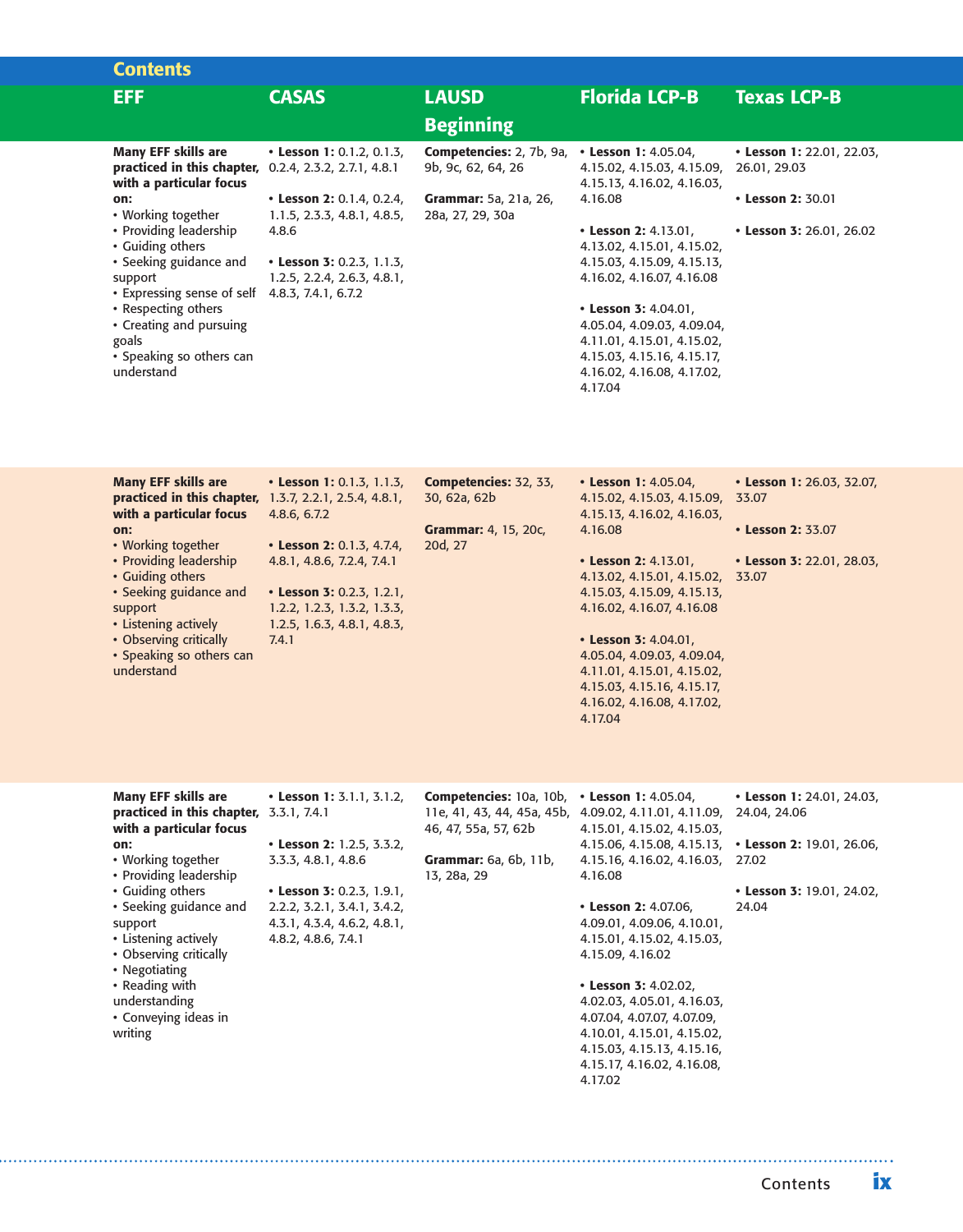|                |                 | <b>Contents</b>                                                                |                                                                                                                                                                      |                                                                                                                                                                                                                                       |                                                                                                                                                                                                                     |
|----------------|-----------------|--------------------------------------------------------------------------------|----------------------------------------------------------------------------------------------------------------------------------------------------------------------|---------------------------------------------------------------------------------------------------------------------------------------------------------------------------------------------------------------------------------------|---------------------------------------------------------------------------------------------------------------------------------------------------------------------------------------------------------------------|
|                |                 | <b>Lessons</b>                                                                 | <b>Competencies</b>                                                                                                                                                  | <b>Grammar</b>                                                                                                                                                                                                                        | <b>SCANS</b>                                                                                                                                                                                                        |
| <b>Chapter</b> |                 | Lesson 1: Need Any<br>Help?<br>Page 164                                        | • Ask for and offer help<br>• Accept and decline help<br>• Describe steps in a process                                                                               | • Can / can't: ability<br>• Object pronouns after<br>prepositions<br>· Will: offers to help<br>• Reflexive pronouns<br>· Indefinite pronouns:<br>someone / somebody,<br>anyone / anybody,<br>everyone / everybody,<br>no one / nobody | <b>Many SCANS are</b><br>practiced in this chapter,<br>with a particular focus<br>on:<br>• Basic skills<br>• Teamwork<br>• Teaching others<br>• Leadership<br>• Responsibility<br>• Sociability<br>• Monitoring and |
|                | On the Job      | Lesson 2: Can We<br>Talk?<br>Page 168                                          | • Request a schedule change<br>• Read and interpret performance evaluations                                                                                          | • Possessive pronouns<br>• May / can: permission<br>• Will: promises                                                                                                                                                                  | correcting performance                                                                                                                                                                                              |
|                |                 | Lesson 3: The Office<br>Job: Office Assistant<br>Page 172                      | • Give and take phone messages<br>• Ask for a favor<br>• Read and interpret a check stub                                                                             | • Would: requests<br>• Adverbial clauses with so<br>and because<br>• Phrasal verbs                                                                                                                                                    |                                                                                                                                                                                                                     |
|                |                 | Chapter Review:<br>"Evaluations"<br>Page 177                                   | • Give and respond to criticism                                                                                                                                      |                                                                                                                                                                                                                                       |                                                                                                                                                                                                                     |
|                |                 | Lesson 1: Skills and<br><b>Abilities</b><br>Page 184                           | • Talk about past jobs and job duties<br>• Describe skills and abilities<br>• Interpret "Help Wanted" ads                                                            | • Short answers: review<br>$\cdot$ (be) able to                                                                                                                                                                                       | <b>Many SCANS are</b><br>practiced in this chapter,<br>with a particular focus<br>on:                                                                                                                               |
|                |                 | Lesson 2: Job<br><b>Application Form</b><br>Page 188                           | • Understand and fill out a job application<br>form                                                                                                                  | • Simple past vs. past<br>continuous review<br>• When vs. while<br>• Questions: review                                                                                                                                                | • Basic skills<br>• Teamwork<br>• Teaching others<br>• Organizing and<br>maintaining information                                                                                                                    |
|                | Better Job<br>⋖ | Lesson 3: The Job<br><b>Interview</b><br>Job: Personnel<br>Manager<br>Page 192 | • Describe personal strengths/ qualities<br>· Identify appropriate and inappropriate non-<br>verbal behavior<br>• Discuss salary, benefits and working<br>conditions | • Adjectives describing<br>personality                                                                                                                                                                                                | • Responsibility<br>• Sociability<br>• Self-management<br>• Self-esteem<br>• Integrity                                                                                                                              |
|                |                 | <b>Chapter Review</b><br>"Changing Jobs"<br>Page 197                           | • Ask and answer common job interview<br>questions                                                                                                                   |                                                                                                                                                                                                                                       |                                                                                                                                                                                                                     |
|                |                 | Audio Script<br>Page 202                                                       |                                                                                                                                                                      |                                                                                                                                                                                                                                       |                                                                                                                                                                                                                     |
|                | Appendices      | Skills Index<br>Page 221                                                       |                                                                                                                                                                      |                                                                                                                                                                                                                                       |                                                                                                                                                                                                                     |
| X              |                 | Contents                                                                       |                                                                                                                                                                      |                                                                                                                                                                                                                                       |                                                                                                                                                                                                                     |